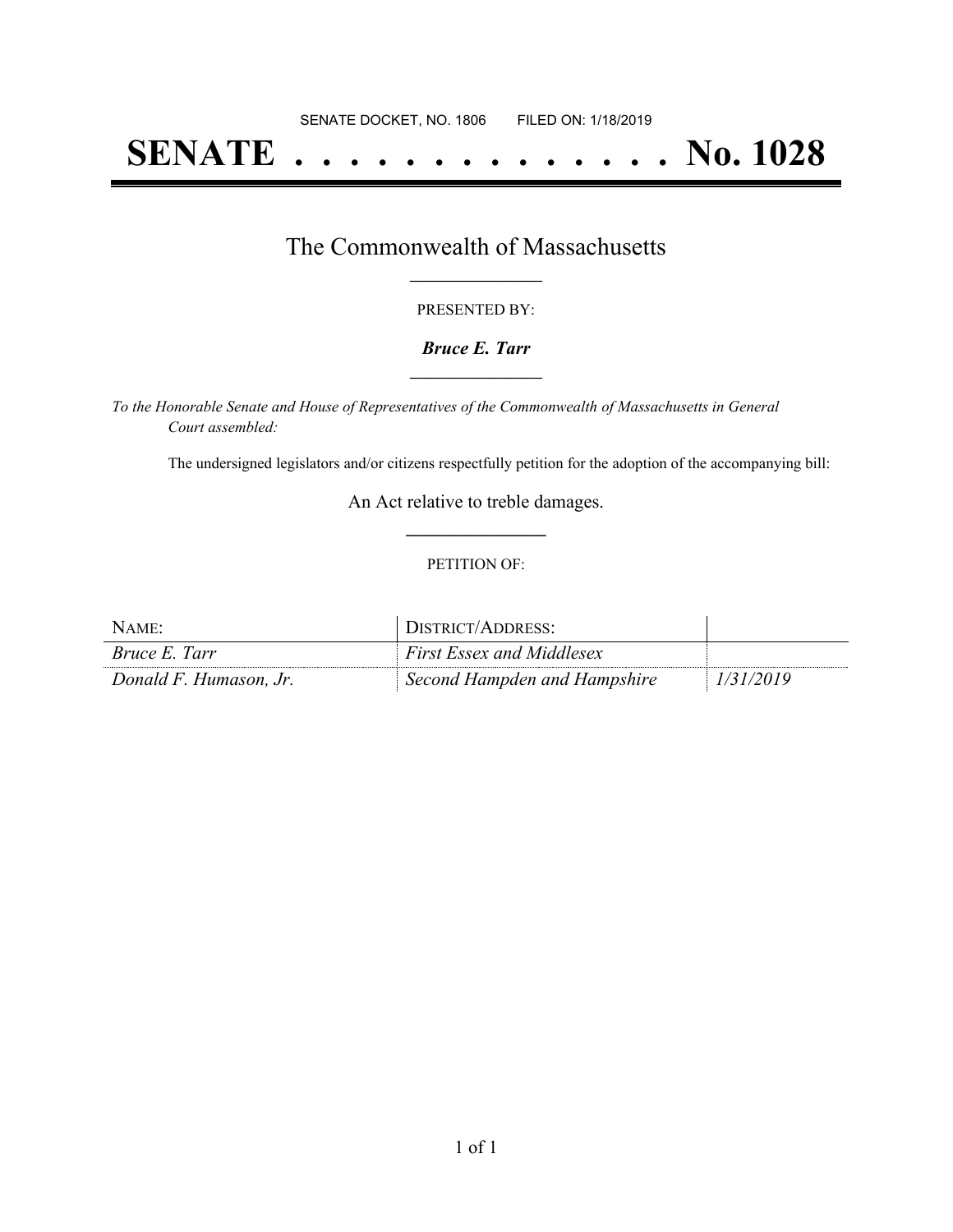# SENATE DOCKET, NO. 1806 FILED ON: 1/18/2019 **SENATE . . . . . . . . . . . . . . No. 1028**

By Mr. Tarr, a petition (accompanied by bill, Senate, No. 1028) of Bruce E. Tarr and Donald F. Humason, Jr. for legislation relative to treble damages. The Judiciary.

### The Commonwealth of Massachusetts

**In the One Hundred and Ninety-First General Court (2019-2020) \_\_\_\_\_\_\_\_\_\_\_\_\_\_\_**

**\_\_\_\_\_\_\_\_\_\_\_\_\_\_\_**

An Act relative to treble damages.

Be it enacted by the Senate and House of Representatives in General Court assembled, and by the authority *of the same, as follows:*

| SECTION 1. Section 27 of chapter 149 of the General Laws, as appearing in the 2016            |
|-----------------------------------------------------------------------------------------------|
| Official Edition, is hereby amended by striking out the last paragraph and inserting in place |
| thereof the following paragraph: -                                                            |

 'Any employee claiming to be aggrieved by a violation of this section may, at the expiration of 90 days after the filing of a complaint with the attorney general, or sooner if the attorney general assents in writing, and within 3 years after the said violation, institute and prosecute in his own name and on his own behalf, or for himself and for others similarly situated, a civil action for injunctive relief, for any damages incurred, and for any loss of wages and other benefits. Any employee so aggrieved and who prevails in such an action shall, if said violation be willful, be awarded triple damages, as liquidated damages, for any loss of wages and other benefits; and the employee shall also be awarded the costs of the litigation and reasonable attorneys' fees; provided, further, that any employee so aggrieved and who prevails in such an action if said violation is not willful, shall be awarded damages as determined by the court for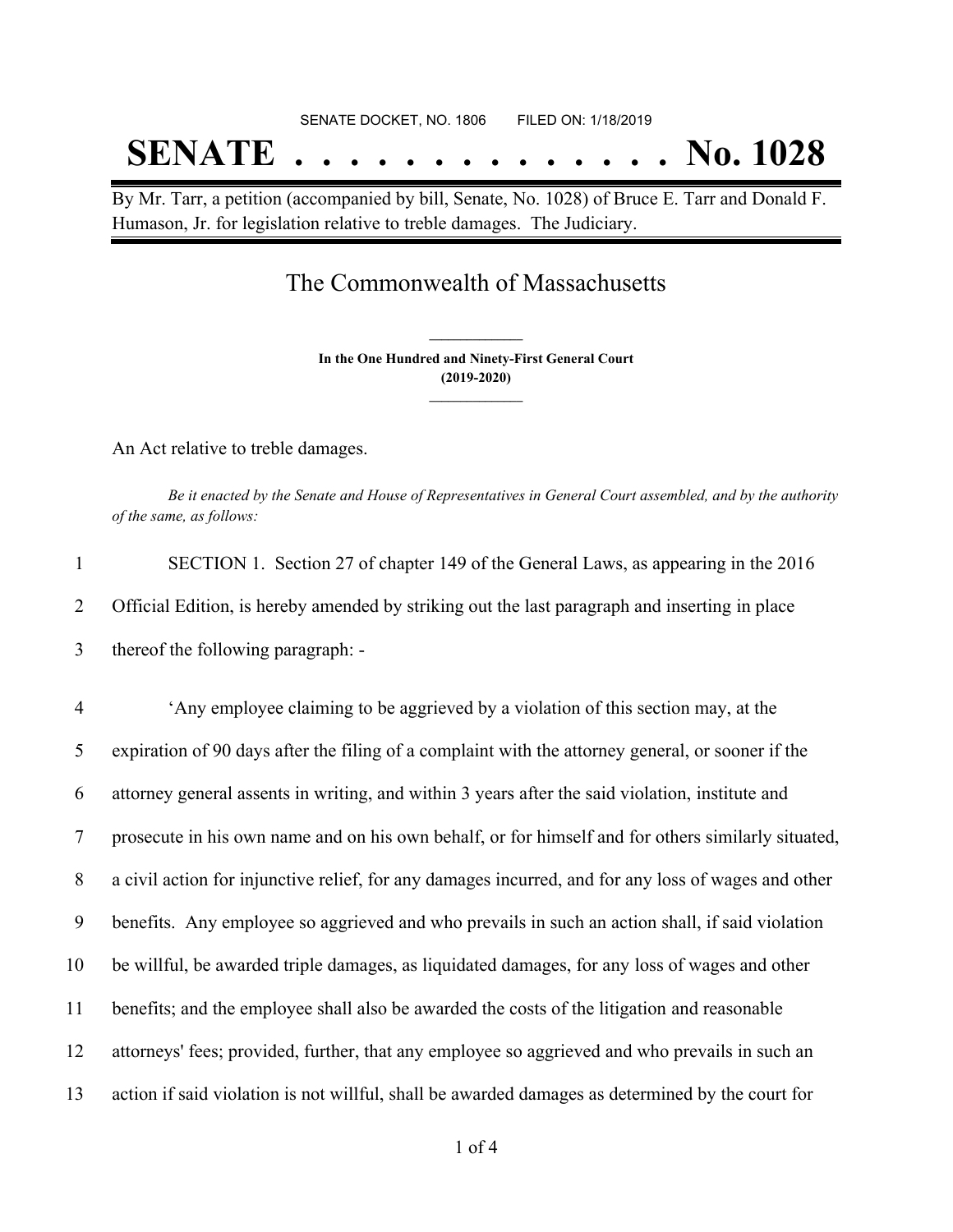any loss of wages and other benefits; and the employee may also be awarded the costs of the litigation and reasonable attorneys' fees.'

| 16 | SECTION 2. Section 27F of said chapter 149, as so appearing, is hereby amended by                   |
|----|-----------------------------------------------------------------------------------------------------|
| 17 | striking out the last paragraph and inserting in place thereof the following paragraph: -           |
| 18 | 'Any employee claiming to be aggrieved by a violation of this section may, at the                   |
| 19 | expiration of 90 days after the filing of a complaint with the attorney general, or sooner if the   |
| 20 | attorney general assents in writing, and within 3 years after the said violation, institute and     |
| 21 | prosecute in his own name and on his own behalf, or for himself and for others similarly situated,  |
| 22 | a civil action for injunctive relief, for any damages incurred, and for any loss of wages and other |
| 23 | benefits. Any employee so aggrieved and who prevails in such an action shall, if said violation     |
| 24 | be willful, be awarded triple damages, as liquidated damages, for any loss of wages and other       |
| 25 | benefits; and the employee shall also be awarded the costs of the litigation and reasonable         |
| 26 | attorneys' fees; provided, further, that any employee so aggrieved and who prevails in such an      |
| 27 | action if said violation is not willful, shall be awarded damages as determined by the court for    |
| 28 | any loss of wages and other benefits; and the employee may also be awarded the costs of the         |
| 29 | litigation and reasonable attorneys' fees.'                                                         |
|    |                                                                                                     |

 SECTION 3. Section 27G of said chapter 149, as so appearing, is hereby amended by striking out the last paragraph and inserting in place thereof the following paragraph: -

 'Any employee claiming to be aggrieved by a violation of this section may, at the expiration of 90 days after the filing of a complaint with the attorney general, or sooner if the attorney general assents in writing, and within 3 years after the said violation, institute and prosecute in his own name and on his own behalf, or for himself and for others similarly situated,

of 4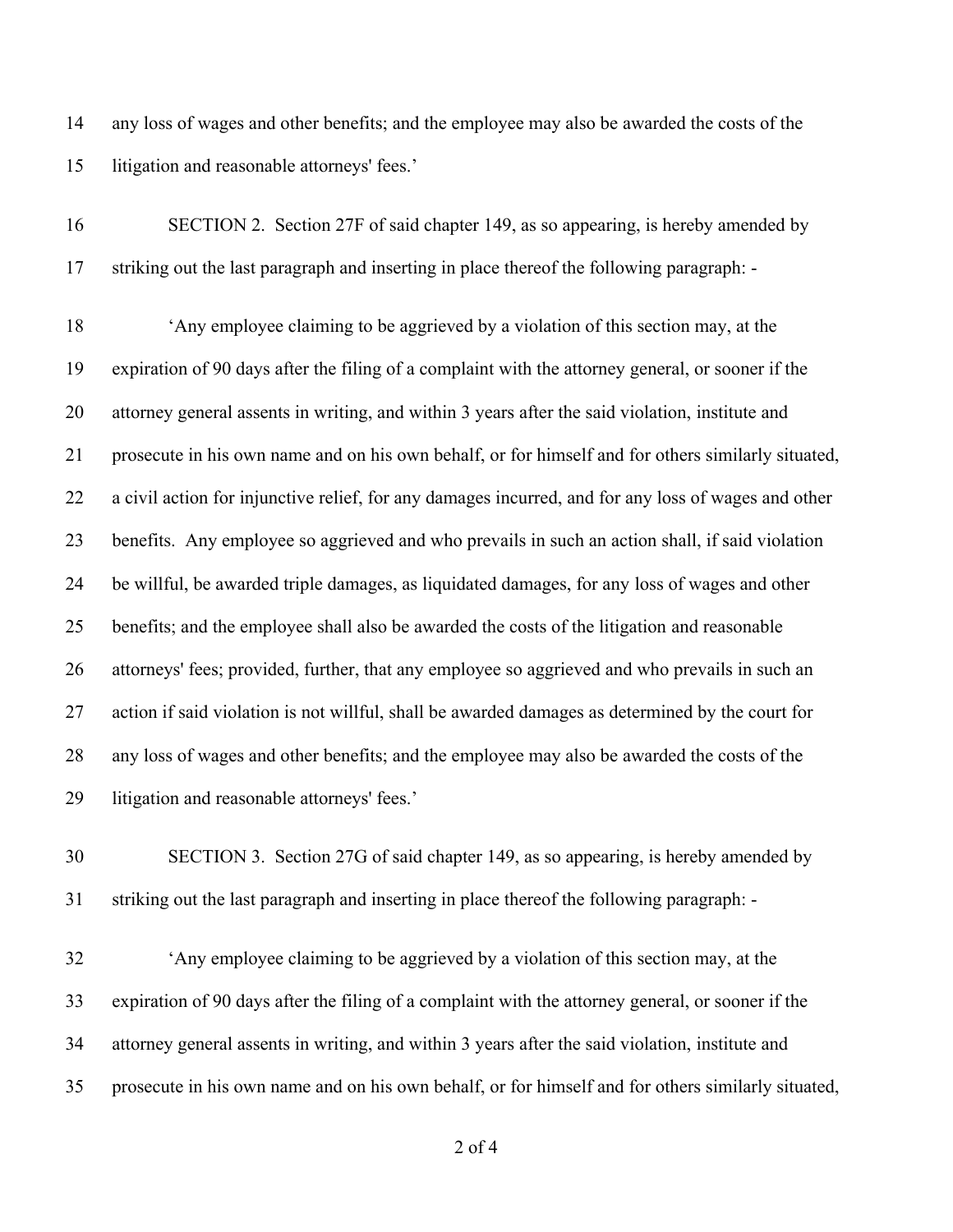a civil action for injunctive relief, for any damages incurred, and for any loss of wages and other benefits. Any employee so aggrieved and who prevails in such an action shall, if said violation be willful, be awarded triple damages, as liquidated damages, for any loss of wages and other benefits; and the employee shall also be awarded the costs of the litigation and reasonable attorneys' fees; provided, further, that any employee so aggrieved and who prevails in such an action, if said violation is not willful, shall be awarded damages as determined by the court for any loss of wages and other benefits; and the employee may also be awarded the costs of the litigation and reasonable attorneys' fees.'

 SECTION 4. Section 27H of said chapter 149, as so appearing, is hereby amended by striking out the last paragraph and inserting in place thereof the following paragraph: -

 'Any employee claiming to be aggrieved by a violation of this section may, at the expiration of 90 days after the filing of a complaint with the attorney general, or sooner if the attorney general assents in writing, and within 3 years after the said violation, institute and prosecute in his own name and on his own behalf, or for himself and for others similarly situated, a civil action for injunctive relief, for any damages incurred, and for any loss of wages and other benefits. Any employee so aggrieved and who prevails in such an action shall, if said violation be willful, be awarded triple damages, as liquidated damages, for any loss of wages and other benefits; and the employee shall also be awarded the costs of the litigation and reasonable attorneys' fees; provided, further, that any employee so aggrieved and who prevails in such an action, if said violation is not willful, shall be awarded damages as determined by the court for any loss of wages and other benefits; and the employee may also be awarded the costs of the litigation and reasonable attorneys' fees.'

of 4